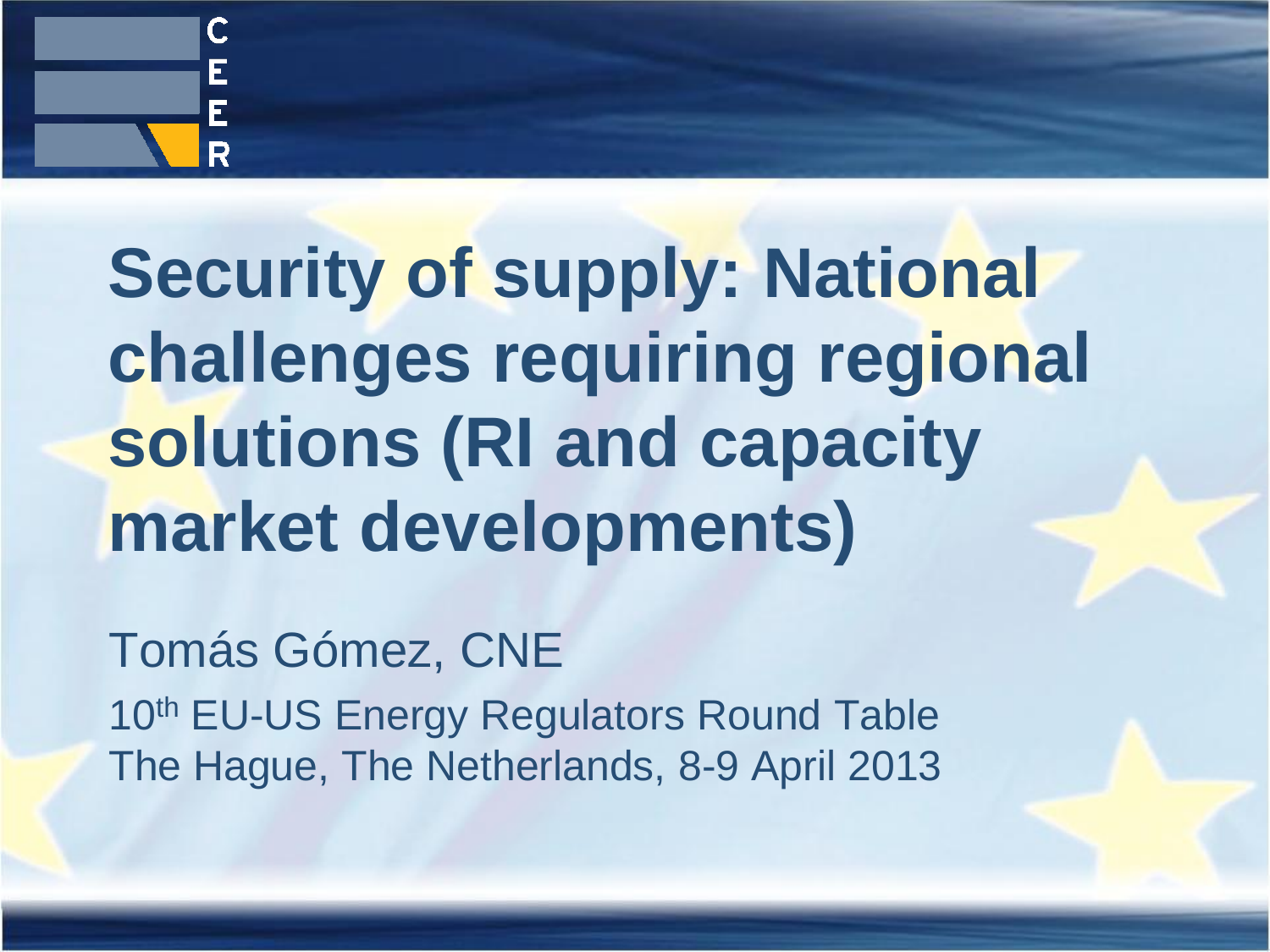#### **C**<br>E<br>E **SoS in a single European market**

- Will markets provide resource adequacy and system flexibility in the context of low carbon technologies ?
- What is the European strategy to face this issue in the medium/long term ?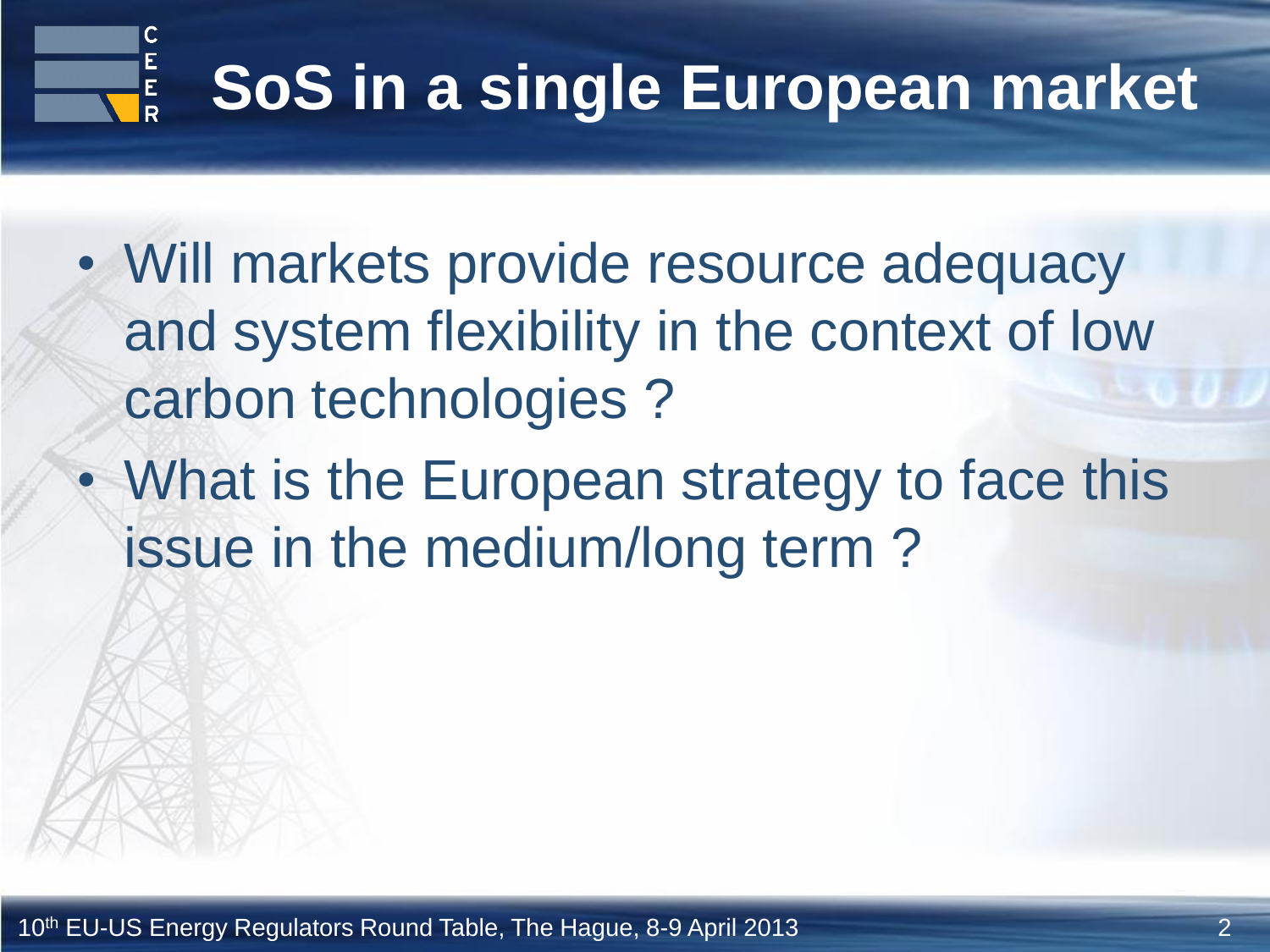# **Actions for ensuring SoS in Europe**

- From regional initiatives to a single market by 2014
- Remove barriers distorting proper functioning of the market
- Harmonization of national/regional capacity mechanisms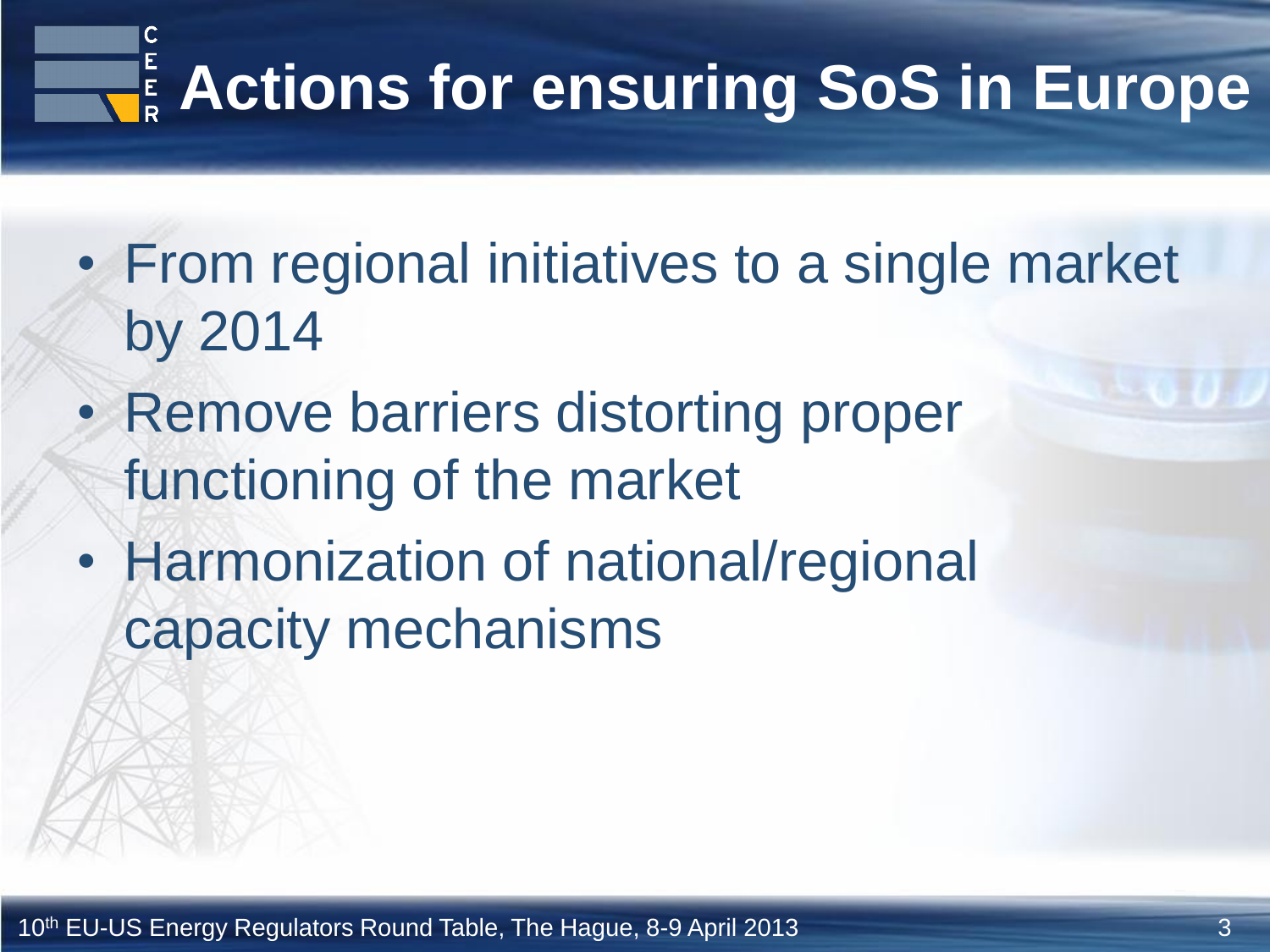

#### • **Electricity Regional Initiative**

• From regional projects to cross-regional integration

# **Baltic Region**



**Central-South Region** 



**Central-West Region** 





**South-West Region** 



France, UK and Ireland Region



10<sup>th</sup> EU-US Energy Regulators Round Table, The Hague, 8-9 April 2013 **19th** EU-US Energy Regulators Round Table, The Hague, 8-9 April 2013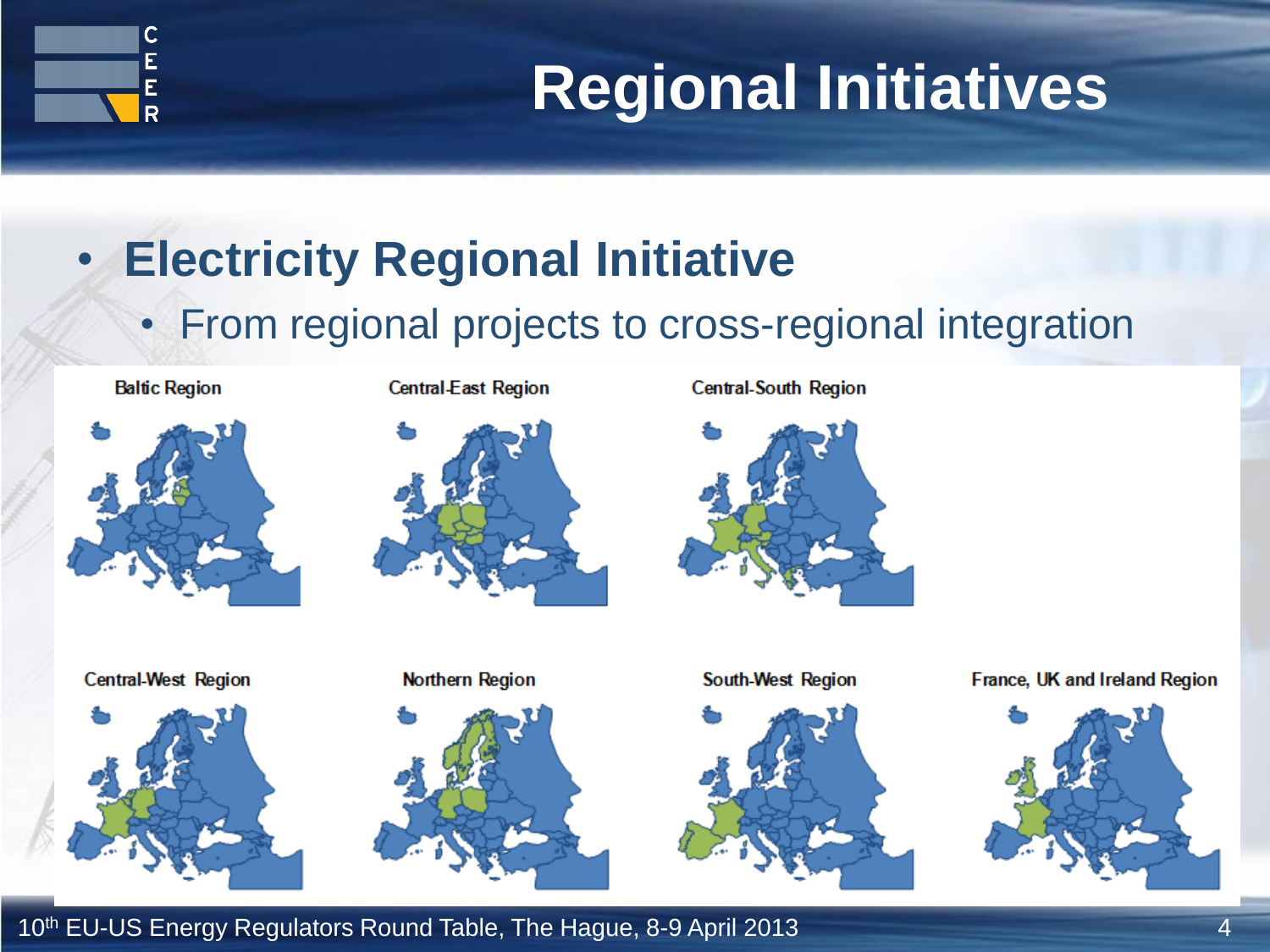

#### • **Electricity Regional Initiative**

- Four cross-regional roadmaps for the implementation of the target model in 2014
	- **1. Day-ahead market coupling**: Towards European Price **Coupling**
	- **2. Continuous Intraday trading**
	- **3. Long term capacity allocation**: Towards a harmonised set of allocation rules and common platform
	- **4. Capacity calculation**: Implementation of a flow-based method in Central Europe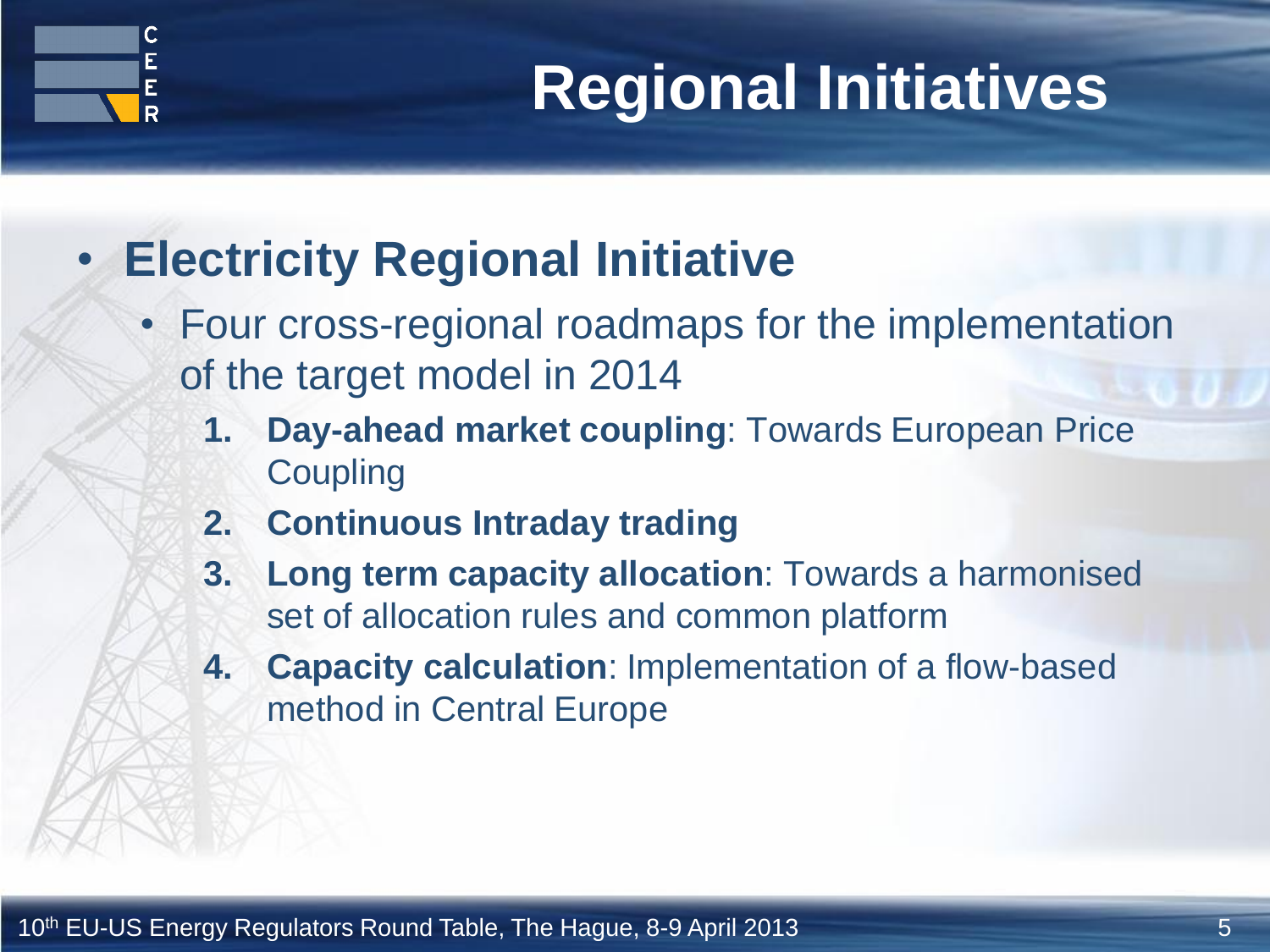

### • **Status of day-ahead market coupling solutions in Europe as of 2012**

С Ė Ē Ŕ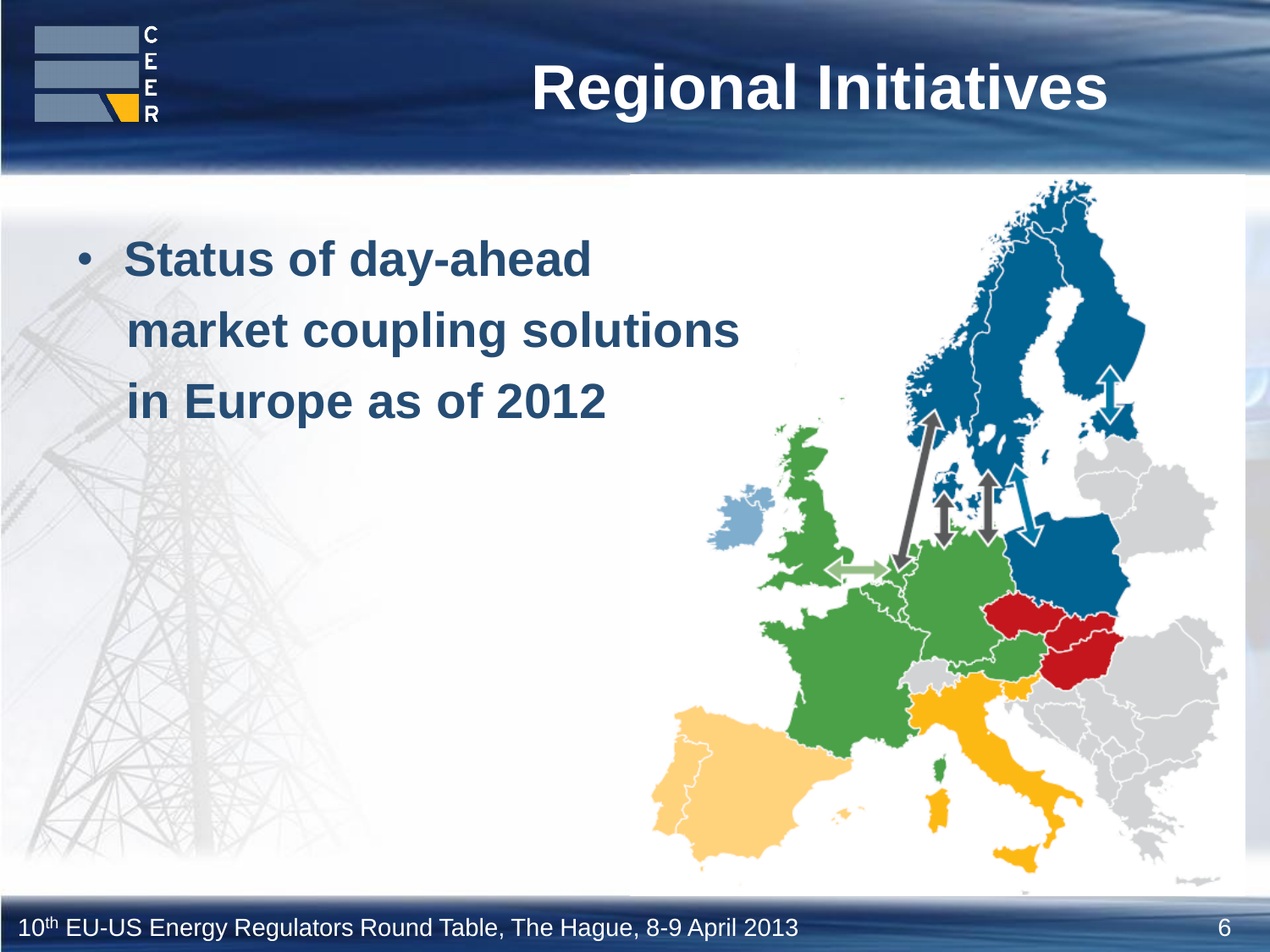

## • **Day-ahead market coupling Next steps**



10<sup>th</sup> EU-US Energy Regulators Round Table, The Hague, 8-9 April 2013 **10th** EU-US Energy Regulators Round Table, The Hague, 8-9 April 2013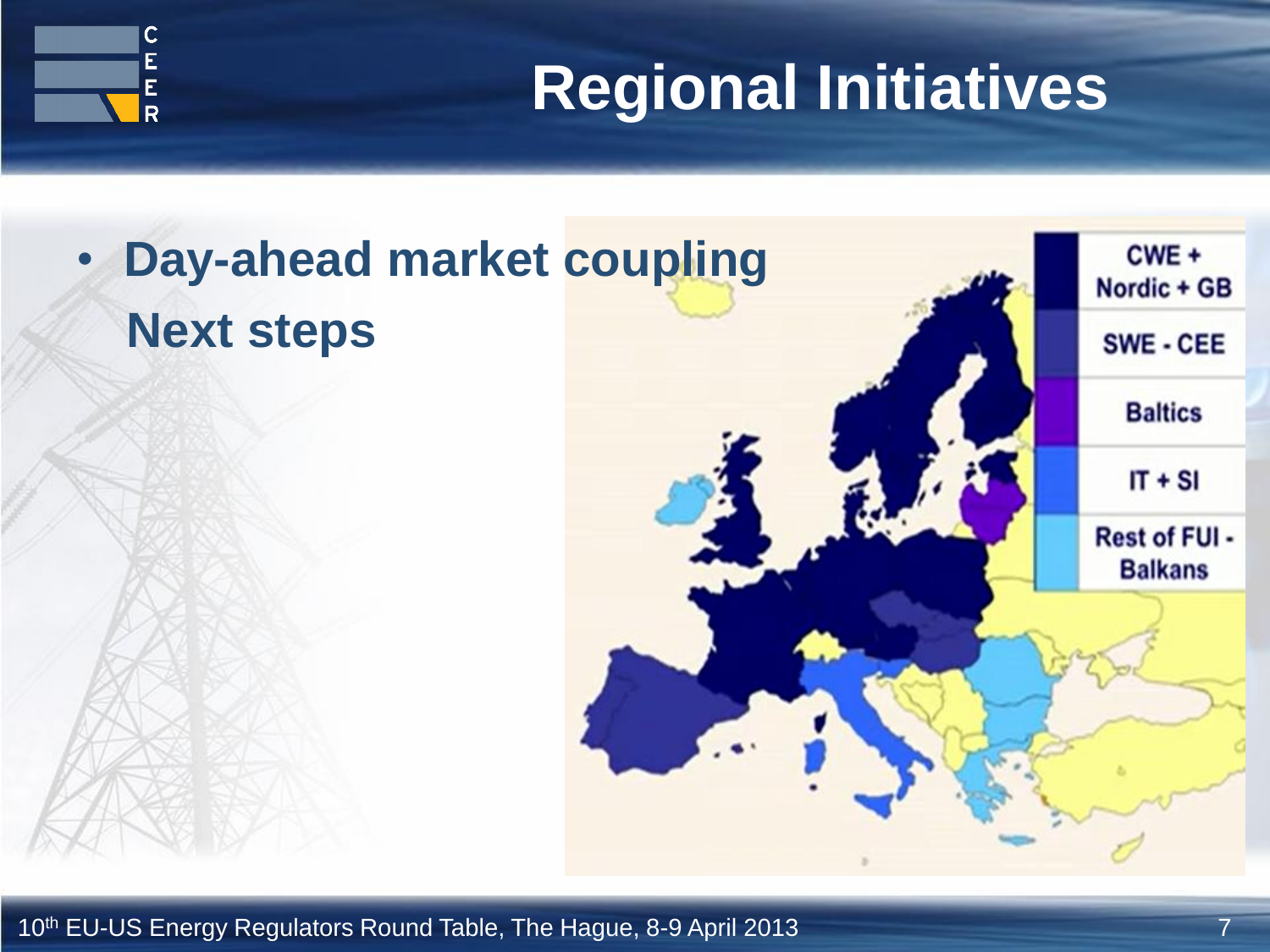## • **Status of intraday allocation methods in Europe as of 2012**

C Ė Ė R



- $\leftrightarrow$  implicit auction
- $\leftrightarrow$  explicit auction
- $\leftrightarrow$  explicit continuous
- explicit pro-data  $\leftrightarrow$
- $\leftrightarrow$  no allocation
- $\Leftrightarrow$  no congestion

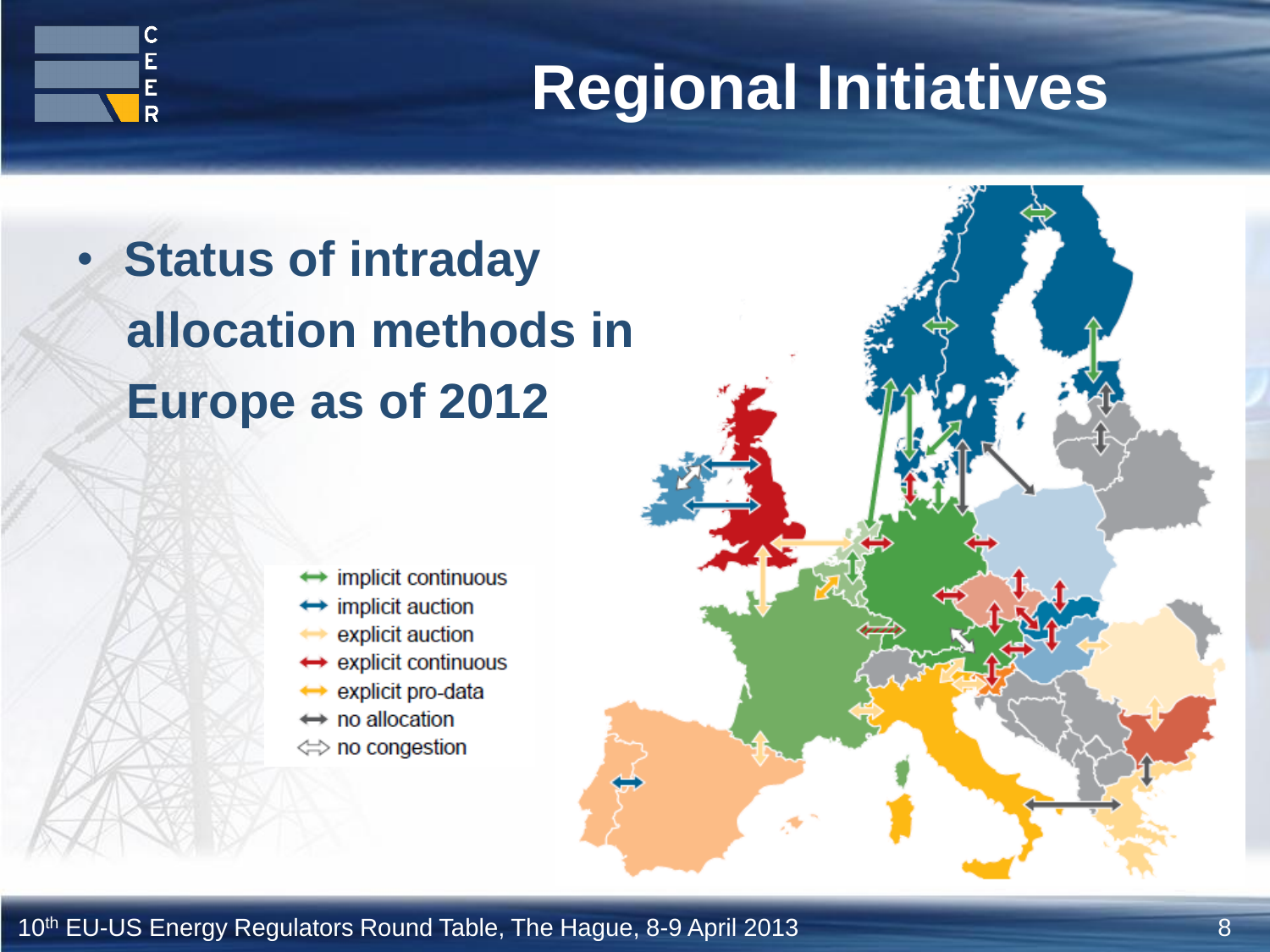

#### • **Intraday allocation. Next steps:**

- Towards an implicit continuous trade platform starting in North-West Europe
- PXs working in the development of a continuous trading platform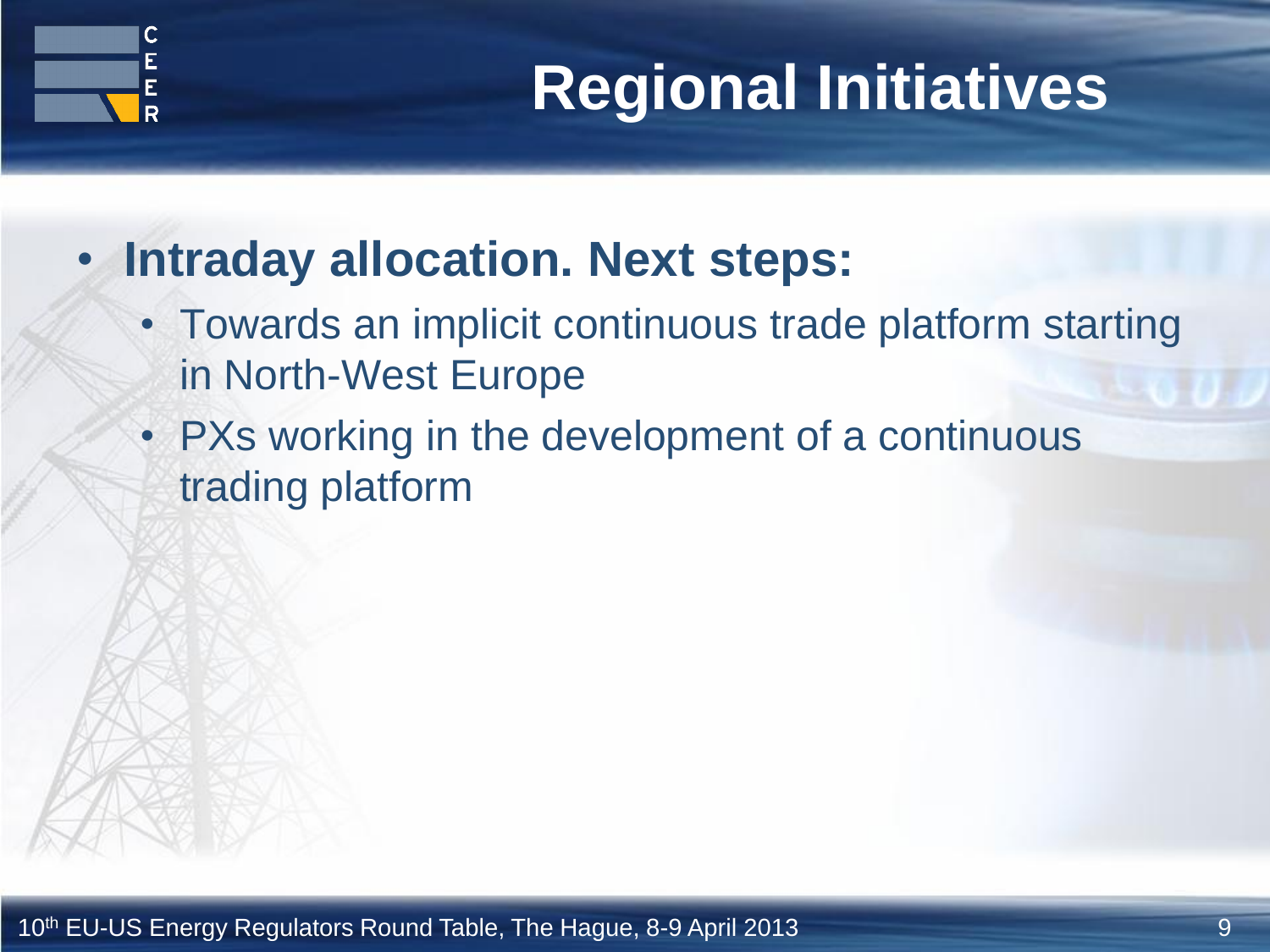

#### • **Benefits to SoS**

- The implementation of the electricity target model contributes to:
	- A well functioning European energy market unhindered by national borders
	- More robust price signals resulting in efficient energy crossborder flows in Europe
	- Provided that enough interconnection capacity is available, lower needs of reserves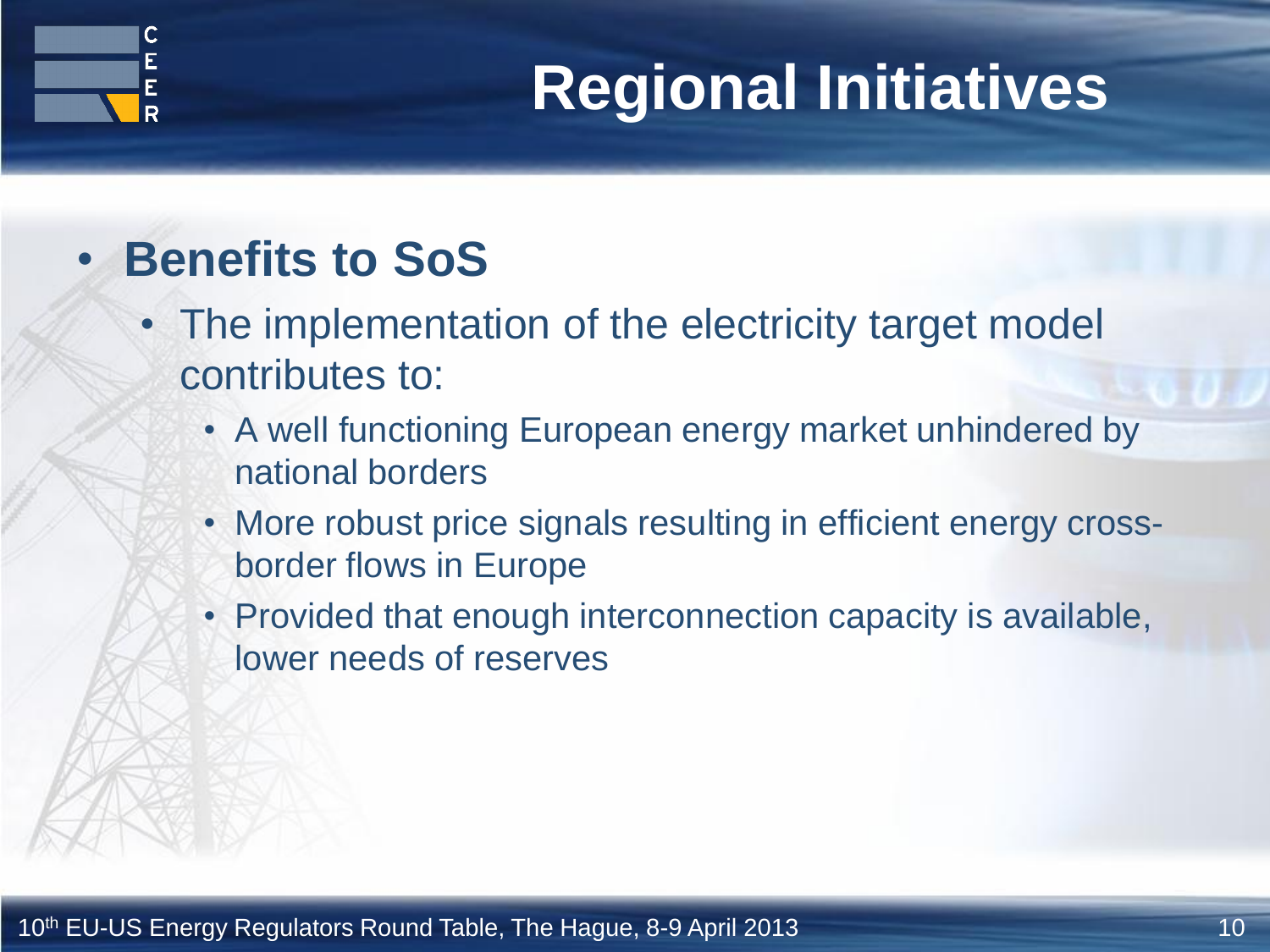# **Actions for ensuring SoS in Europe**

- From regional initiatives to a single market by 2014
- **Remove barriers distorting proper functioning of the market**
- Harmonization of national/regional capacity mechanisms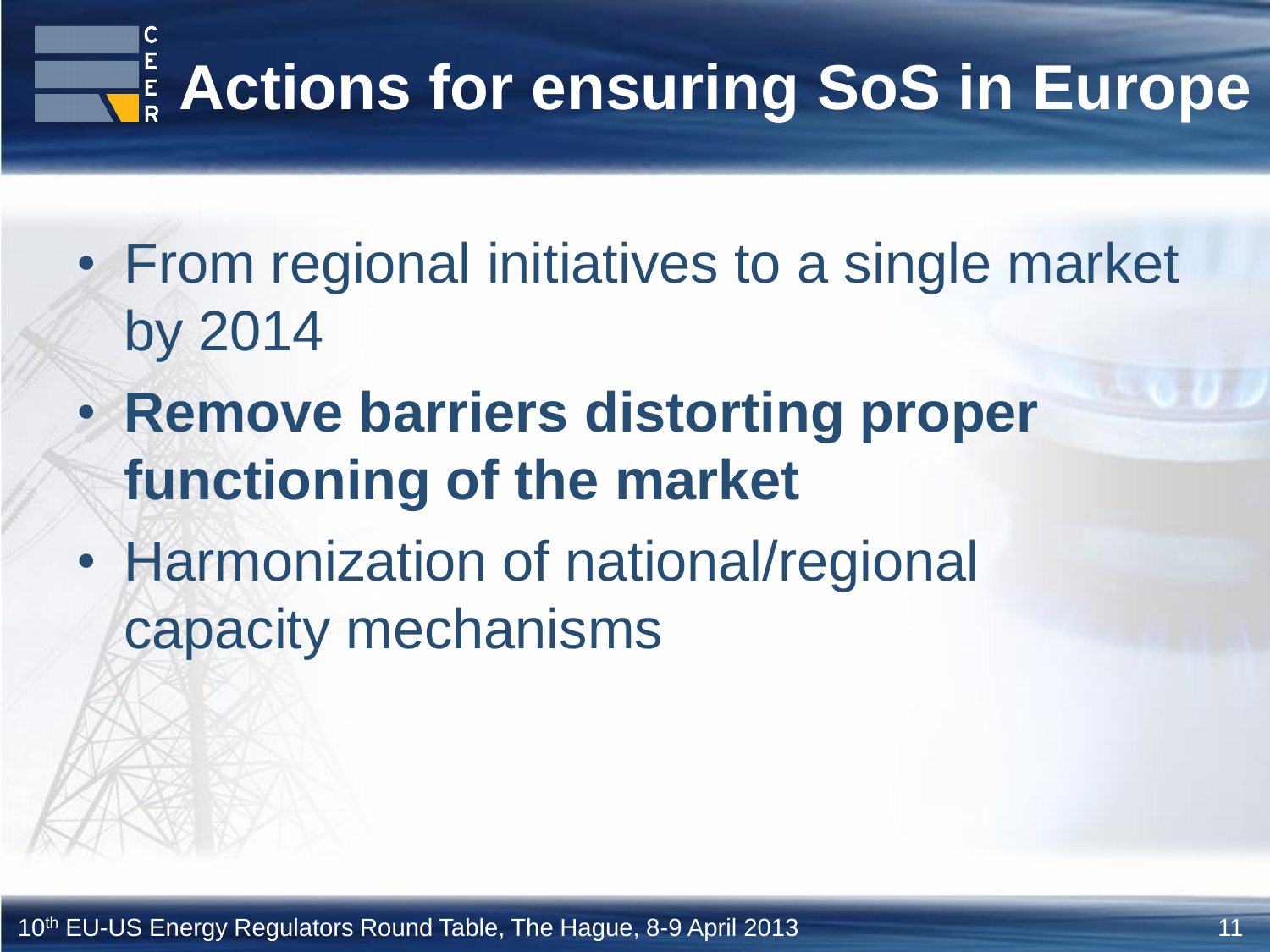

# **Removing barriers**

- Existing barriers to proper functioning of the markets:
	- Distortion of the outcome (price caps, regulated end-user prices)
	- Absence of a level playing field for all generation technologies
	- Limited participation of market-based demand response
	- Lack of investment in interconnection capacity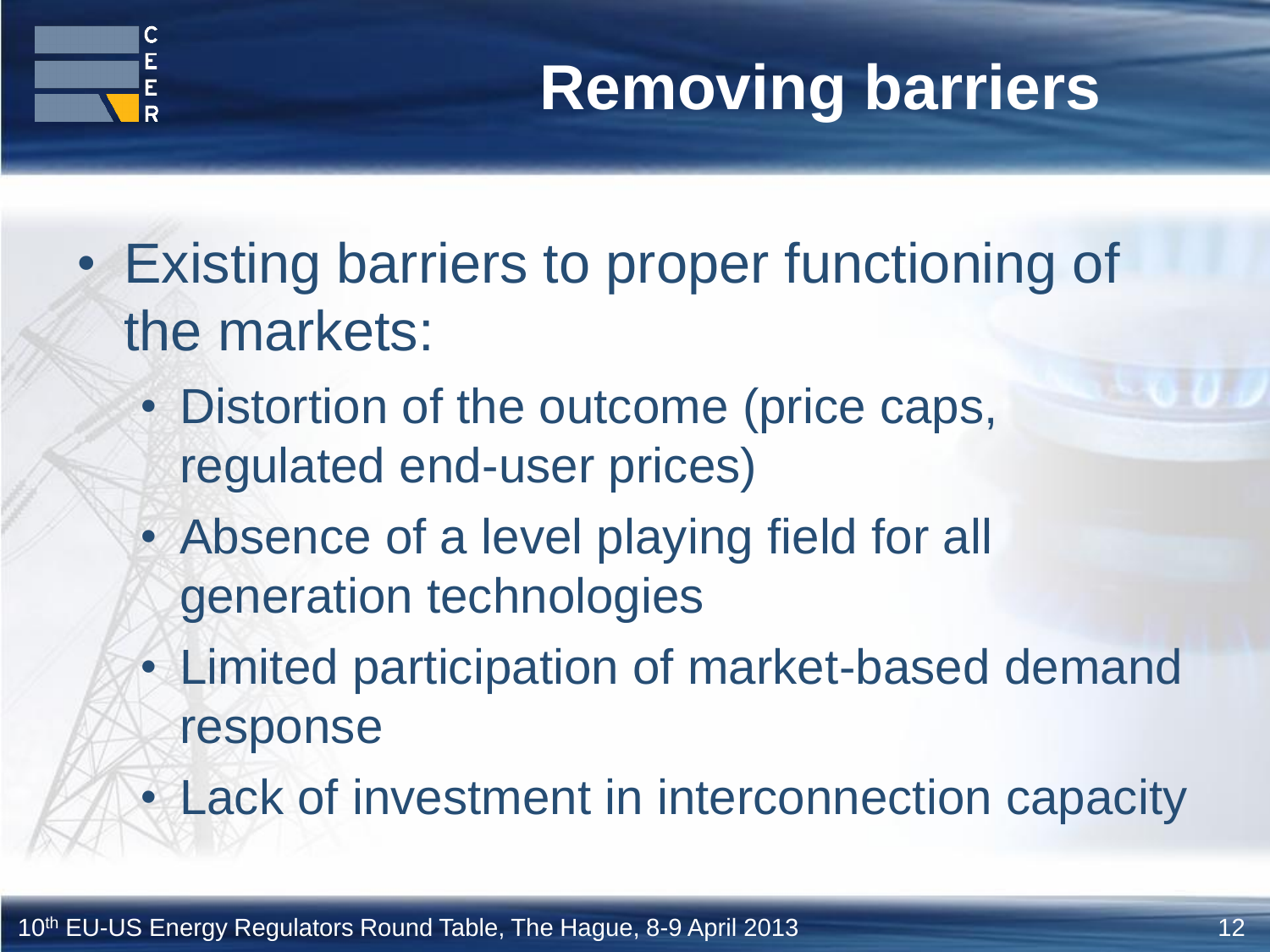# **Actions for ensuring SoS in Europe**

- From regional initiatives to a single market by 2014
- Remove barriers distorting proper functioning of the market
- **Harmonization of national/regional capacity mechanisms**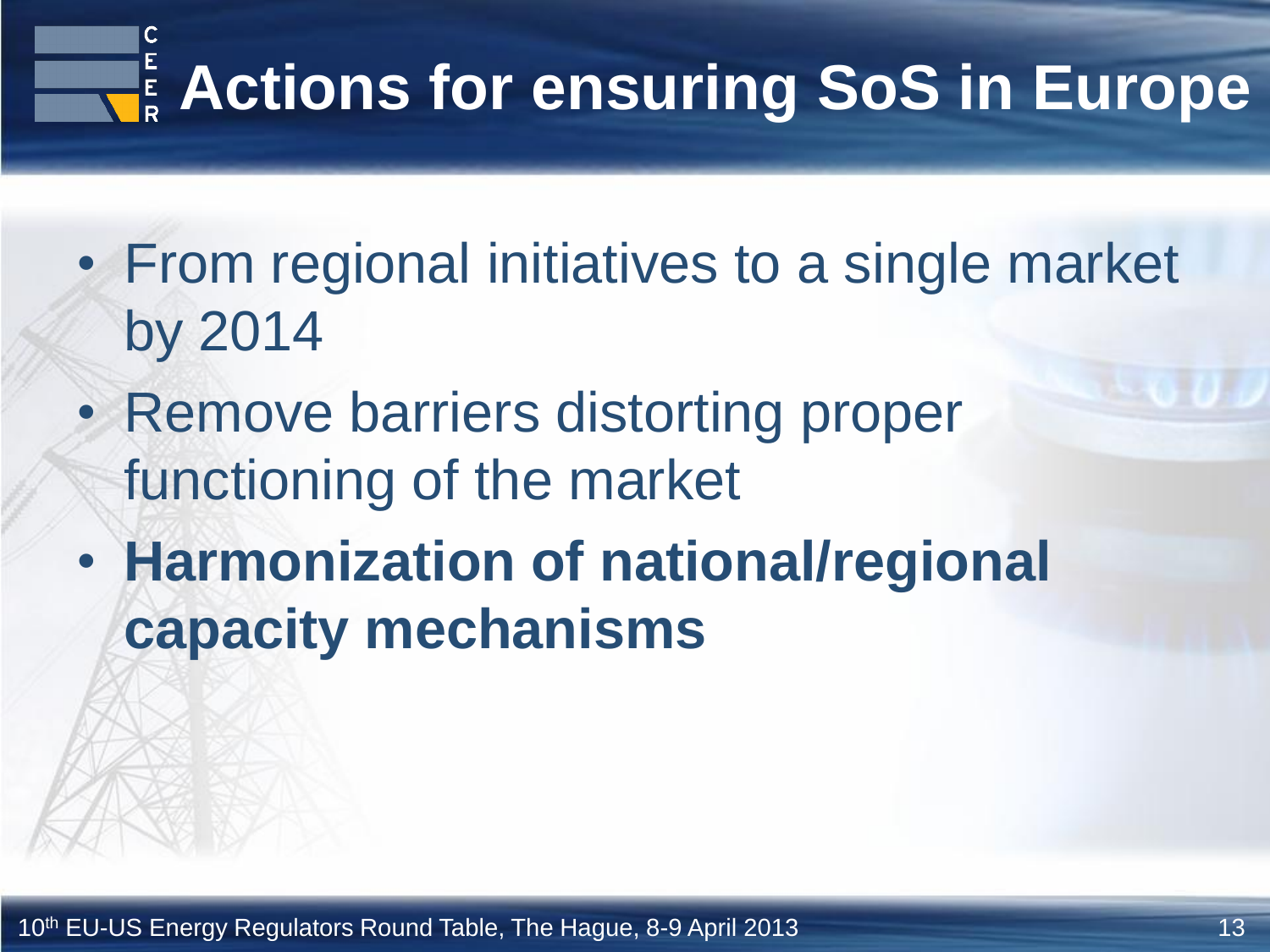

# **Capacity mechanisms**

- National capacity mechanisms have been implemented or proposed under different approaches
	- Capacity payments (a fixed price for capacity)
	- Capacity market (suppliers buy the required capacity in the market)
	- Strategic reserve (units managed by the SO in periods of scarcity)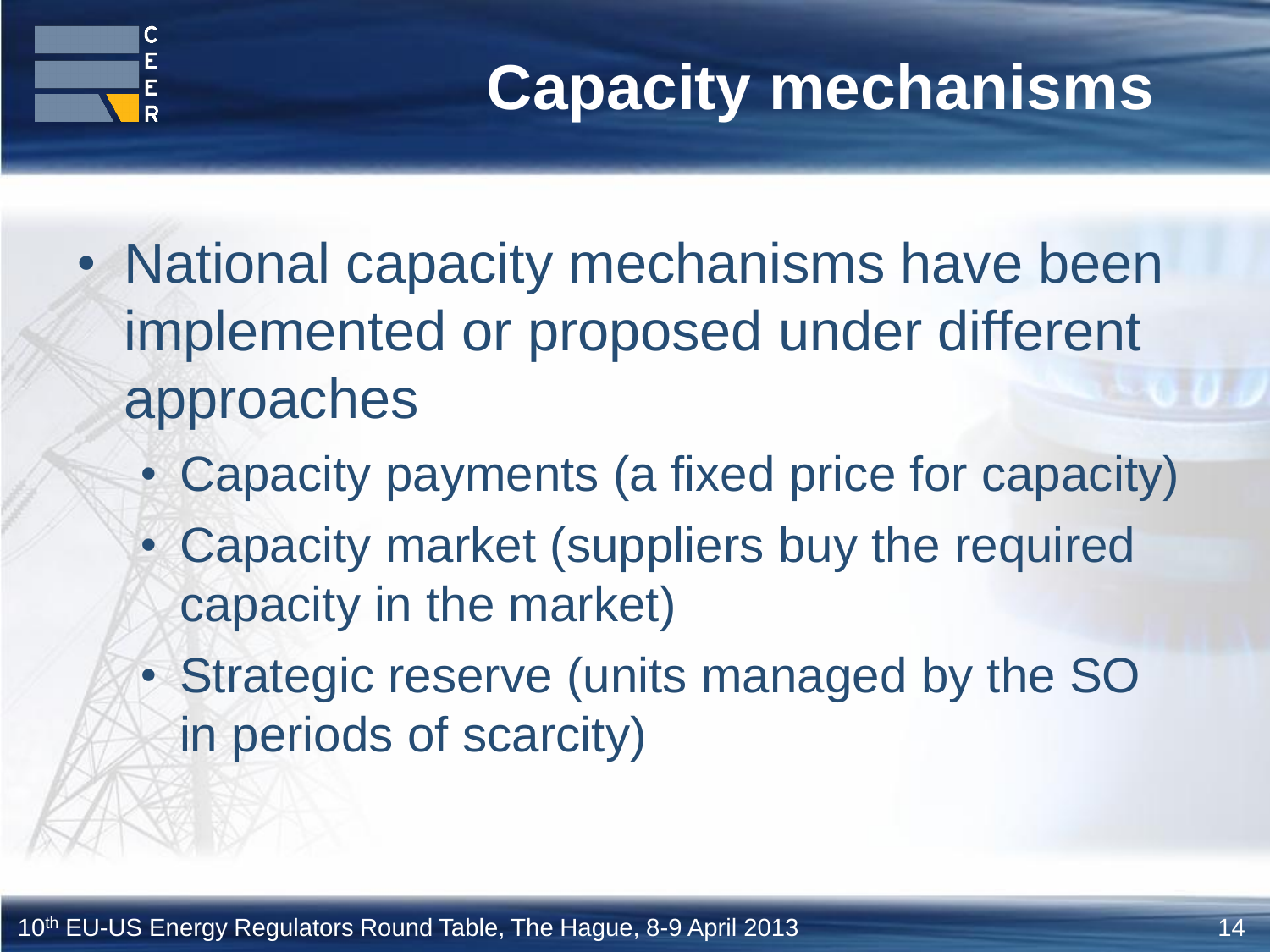# **Capacity mechanisms**



#### 10<sup>th</sup> EU-US Energy Regulators Round Table, The Hague, 8-9 April 2013 **15** April 2013

 $\mathsf C$ Ė Ė R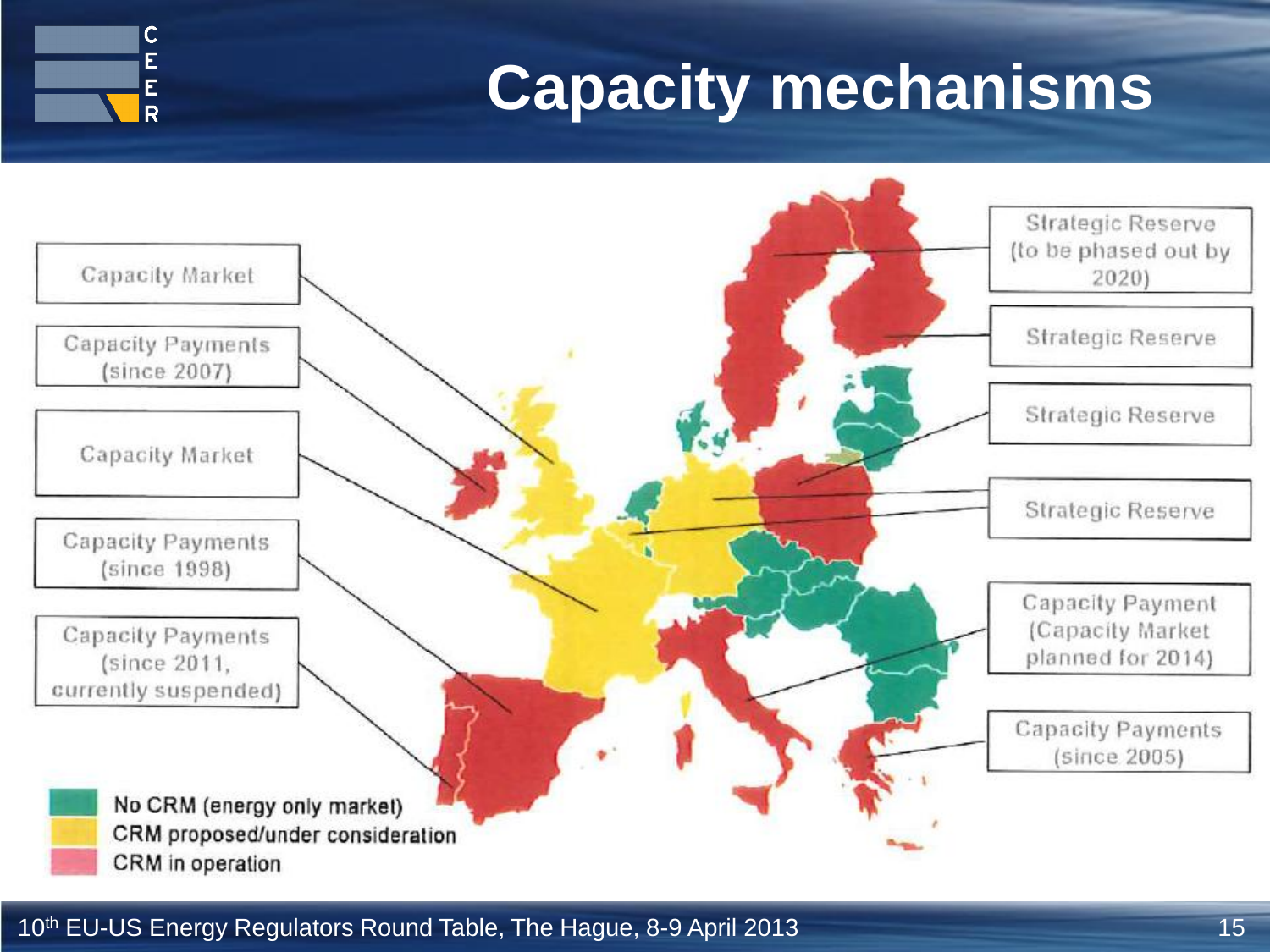

# **Harmonization requirements**

- Lack of coordination between current designs to ensure full compatibility with the achievement of a single European market
- Need of:
	- Assessment of the impact on cross-border effects (cross-border flows, competition, prices, investments…)
	- Allowing participation of providers located in other Member States subject to available cross-border capacity
	- Improving generation adequacy and risk assessment at the EU-level